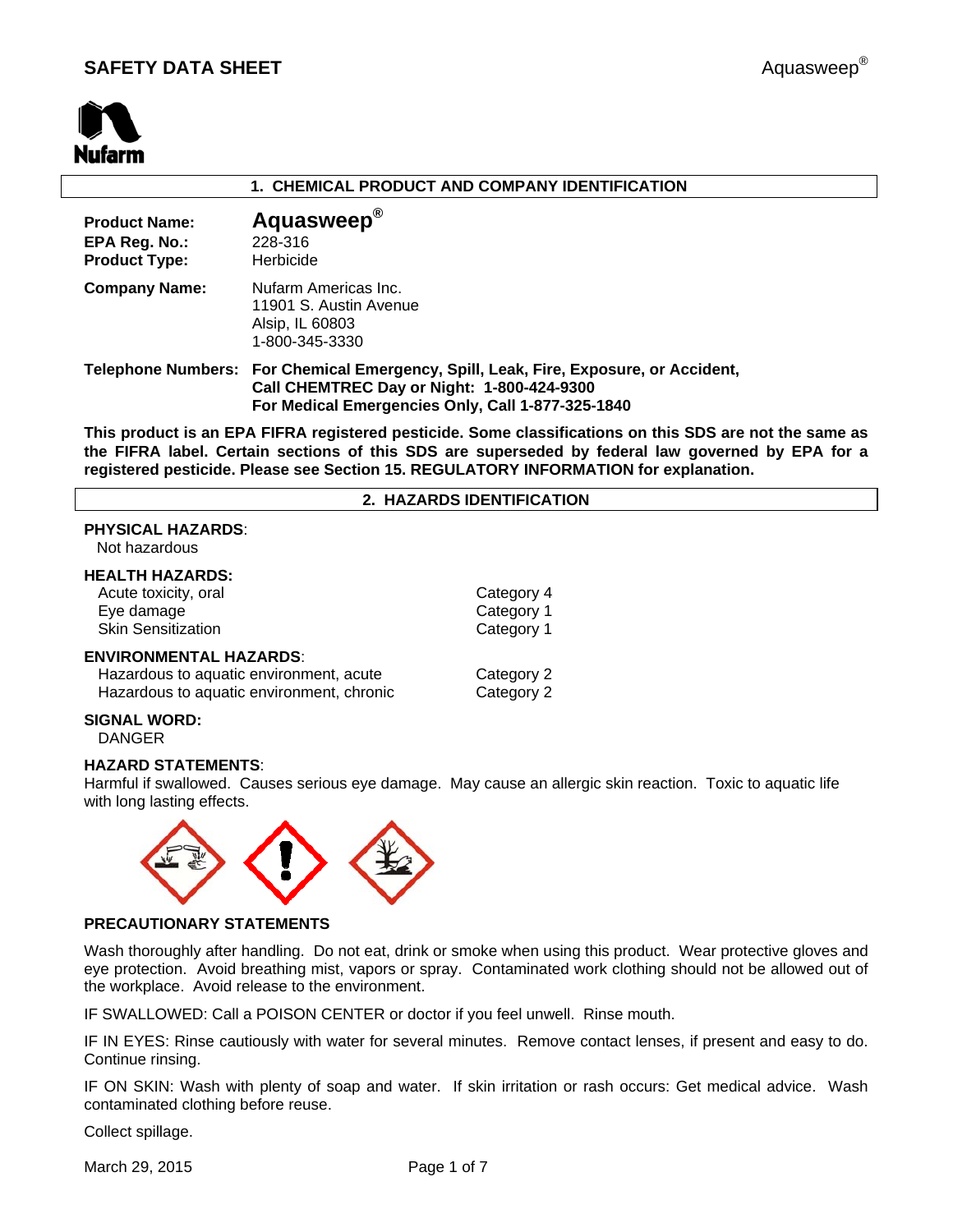Dispose of contents in accordance with local, state, and federal regulations

# **3. COMPOSITION / INFORMATION ON INGREDIENTS**

Dimethylamine Salt of 2,4-Dichlorophenoxyacetic Acid 2008-39-1 33.2 – 35.2<br>14.4 – 16.0 57213-69-1 14.4 – 16.0 Triclopyr, triethylamine salt 14.4 and 14.4 and 14.4  $\sim$  57213-69-1 Other ingredients **Trade Secret** Trade Secret Trade Secret Trade Secret Trade Secret Trade Secret Trade Secret Interventional Accounts and Trade Secret Interventional Accounts and Trade Secret Interventional Accounts and T

**COMPONENT CAS NO. % BY WEIGHT** 

**Synonyms:** Mixture of 2,4-D and Triclopyr

Ingredients not precisely identified are proprietary or non-hazardous. Values are not product specifications.

# **4. FIRST AID MEASURES**

**If in Eyes:** Hold eye open and rinse slowly and gently with water for 15 to 20 minutes. Remove contact lenses, if present, after the first 5 minutes, then continue rinsing eye. Get immediate medical attention.

**If Swallowed:** Have person sip a glass of water if able to swallow. Do not induce vomiting unless told to do so by the poison control center or doctor. Do not give anything by mouth to an unconscious person. If symptoms develop, get medical advice.

**If Inhaled:** Move person to fresh air. If breathing is difficult, administer oxygen. If symptoms develop, get medical advice.

**If on Skin or Clothing:** Take off contaminated clothing. Rinse skin with plenty of water for several minutes. If irritation or rash occurs, get medical advice.

**Most important symptoms/effects, acute and delayed:** Causes severe eye irritation with possible eye damage. May be harmful if swallowed. May cause allergic skin reaction (sensitization).

**Indication of immediate medical attention and special treatment needed, if necessary:** Get immediate medical attention for eye contact.

# **5. FIRE FIGHTING MEASURES**

**Extinguishing Media:** Recommended for large fires: foam or water spray. Recommended for small fires: dry chemical or carbon dioxide.

**Special Fire Fighting Procedures:** Firefighters should wear NIOSH approved self-contained breathing apparatus and full fire-fighting turn out gear. Dike area to prevent runoff and contamination of water sources. Dispose of fire control water later.

**Unusual Fire and Explosion Hazards:** If water is used to fight fire or cool containers, dike to prevent runoff contamination of municipal sewers and waterways.

**Hazardous Decomposition Materials (Under Fire Conditions):** May produce gases such as hydrogen chloride and oxides of carbon and nitrogen.

# **6. ACCIDENTAL RELEASE MEASURES**

**Personal Precautions:** Wear appropriate protective gear for the situation. See Personal Protection information in Section 8.

**Environmental Precautions:** Prevent material from entering public sewer systems or any waterways. Do not flush to drain. Large spills to soil or similar surfaces may necessitate removal of topsoil. The affected area should be removed and placed in an appropriate container for disposal.

**Methods for Containment:** Dike spill using absorbent or impervious materials such as earth, sand or clay. Collect and contain contaminated absorbent and dike material for disposal.

**Methods for Cleanup and Disposal:** Pump any free liquid into an appropriate closed container. Collect washings for disposal. Decontaminate tools and equipment following cleanup. See Section 13: DISPOSAL CONSIDERATIONS for more information.

**Other Information:** Large spills may be reportable to the National Response Center (800-424-8802) and to state and/or local agencies.

# **7. HANDLING AND STORAGE**

# **HANDLING**:

Do not get in eyes, on skin, or on clothing. Users should wash hands before eating, drinking, chewing gum, using tobacco, or using the toilet. Remove clothing/Personal Protective Equipment (PPE) immediately if pesticide gets inside. Then wash thoroughly and put on clean clothing. If pesticide gets on skin, wash immediately with soap and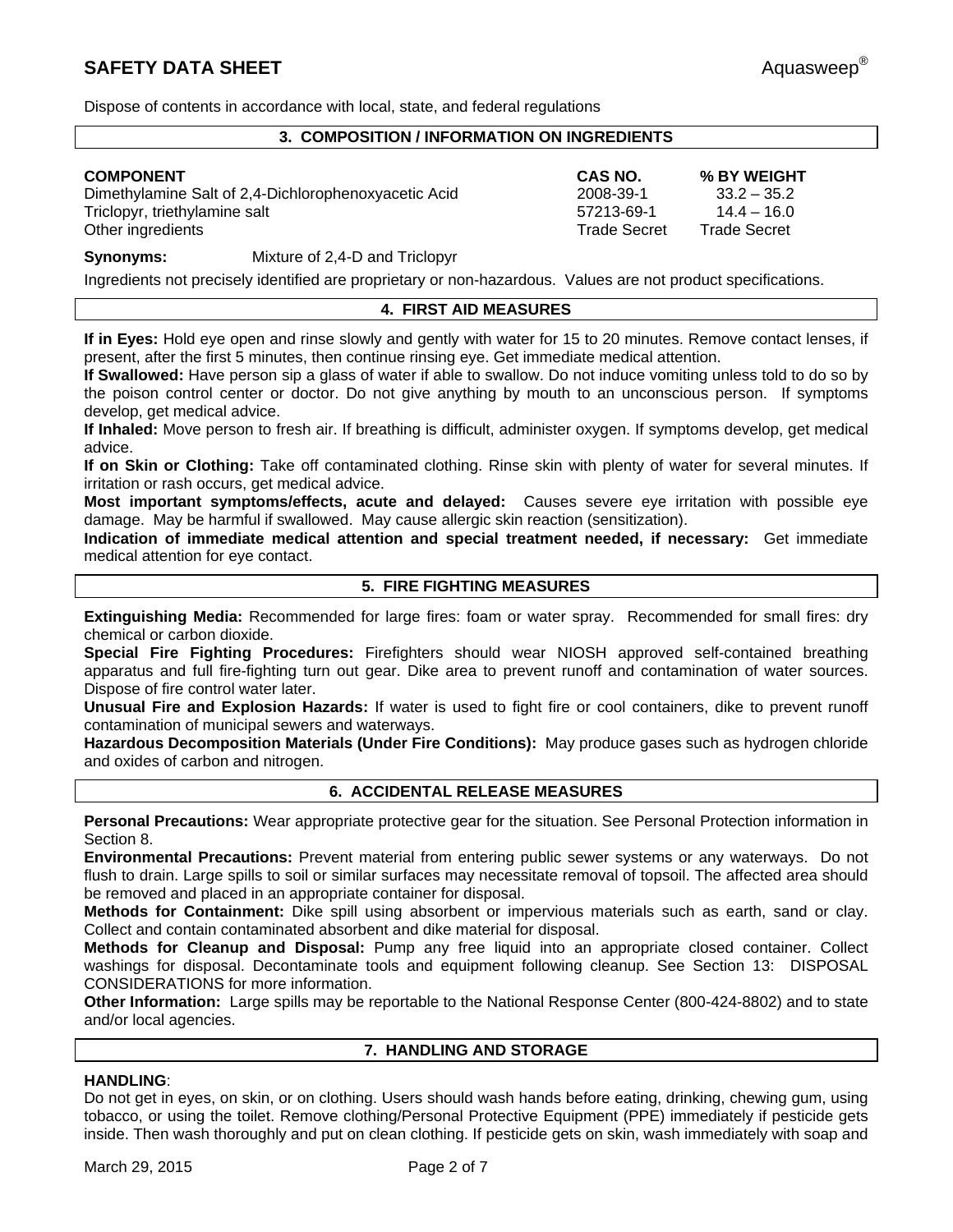# **SAFETY DATA SHEET** Aquasweep®

water. Remove PPE immediately after handling this product. Wash the outside of gloves before removing. As soon as possible, wash thoroughly and change into clean clothing.

# **STORAGE:**

Store above 28°F or agitate before use. Do not contaminate water, food or feed by storage or disposal.

# **8. EXPOSURE CONTROLS / PERSONAL PROTECTION**

# **Engineering Controls:**

Where engineering controls are indicated by specific use conditions or a potential for excessive exposure, use local exhaust ventilation at the point of generation.

#### **Personal Protective Equipment:**

**Eye/Face Protection:** To avoid contact with eyes, wear goggles, face shield or shielded safety glasses. An emergency eyewash or water supply should be readily accessible to the work area.

**Skin Protection:** To avoid contact with skin, wear long-sleeved shirt and long pants, shoes plus socks, and chemical-resistant gloves made of any waterproof material. Pilots must wear long pants, long-sleeved shirt, shoes and socks. An emergency shower or water supply should be readily accessible to the work area.

**Respiratory Protection:** Not normally required. If vapors or mists exceed acceptable levels, wear NIOSH approved air-purifying respirator with cartridges/canisters approved for use against pesticides.

**General Hygiene Considerations:** Personal hygiene is an important work practice exposure control measure and the following general measures should be taken when working with or handling this material: 1) do not store, use and/or consume foods, beverages, tobacco products, or cosmetics in areas where this material is stored; 2) wash hands and face carefully before eating, drinking, using tobacco, applying cosmetics or using the toilet.

#### **Exposure Guidelines:**

|            |             | <b>ACGIH</b>               |             |                   |  |
|------------|-------------|----------------------------|-------------|-------------------|--|
| <b>TWA</b> | <b>STEL</b> | TWA                        | <b>STEL</b> | Unit              |  |
| 10*        | ΝE          | $10*$<br>(inhalable, skin) | NE          | mg/m <sup>3</sup> |  |
| ΝE         | ΝE          | ΝE                         | <b>NE</b>   |                   |  |
|            |             |                            |             |                   |  |

\*Based on adopted limit for 2,4-D NE = Not Established

#### **9. PHYSICAL AND CHEMICAL PROPERTIES**

| Appearance:                                   | Golden brown liquid                         |
|-----------------------------------------------|---------------------------------------------|
| Odor:                                         | Amine odor                                  |
| Odor threshold:                               | No data available                           |
| pH:                                           | 7.14 (1% w/w dispersion in DIW)             |
| <b>Melting point/freezing point:</b>          | No data available                           |
| Initial boiling point and boiling range       | No data available                           |
| <b>Flash point:</b>                           | Not applicable due to aqueous solution      |
| <b>Evaporation rate:</b>                      | No data available                           |
| Flammability (solid, gas):                    | No data available                           |
| Upper/lower flammability or explosive limits: | No data available                           |
| Vapor pressure:                               | No data available                           |
| Vapor density:                                | No data available                           |
| <b>Relative density:</b>                      | 1.160 g/cm <sup>3</sup> @ 20 <sup>o</sup> C |
| Solubility(ies):                              | No data available                           |
| Partition coefficient: n-octanol/water:       | No data available                           |
| <b>Autoignition temperature:</b>              | No data available                           |
| <b>Decomposition temperature:</b>             | No data available                           |
| <b>Viscosity:</b>                             | 17.35 cPs @ 20° C, 7.69 cPs @ 38° C         |

**Note:** Physical data are typical values, but may vary from sample to sample. A typical value should not be construed as a guaranteed analysis or as a specification.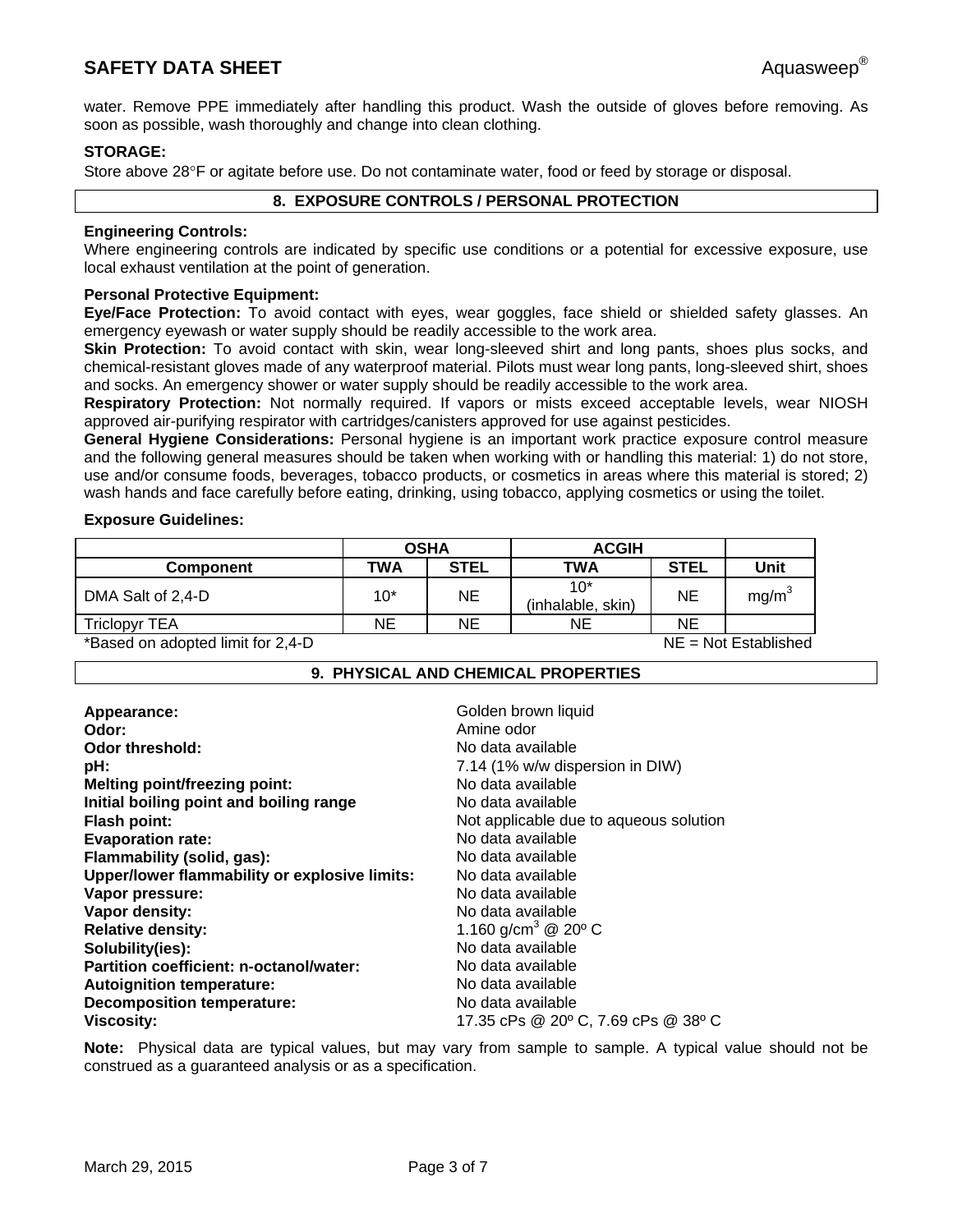# **10. STABILITY AND REACTIVITY**

#### **Reactivity:** Not reactive

**Chemical Stability:** This material is stable under normal handling and storage conditions.

**Possibility of Hazardous Reactions:** Will not occur.

**Conditions to Avoid:** Excessive heat. Do not store near heat or flame.

**Incompatible Materials:** Strong oxidizing agents: bases and acids.

**Hazardous Decomposition Products:** Under fire conditions may produce gases such as hydrogen chloride and oxides of carbon and nitrogen.

# **11. TOXICOLOGICAL INFORMATION**

**Likely Routes of Exposure:** Eye contact, Skin Contact, Inhalation

#### **Symptoms of Exposure:**

**Eye:** Causes severe eye irritation and possible irreversible eye damage.

**Skin:** Mildly irritating based on toxicity studies. Overexposure by skin absorption may cause symptoms similar to those for ingestion. May cause allergic skin reaction (sensitization).

**Inhalation:** Low inhalation toxicity based on toxicity studies. May be irritating to the respiratory tract. Overexposure by inhalation may cause symptoms similar to those from ingestion.

**Ingestion:** Harmful if swallowed. May cause nausea, vomiting, abdominal pain, decreased blood pressure, muscle weakness, muscle spasms.

**Delayed, immediate and chronic effects of exposure:** None Reported.

# **Toxicological Data:**

Data from laboratory studies on this product are summarized below:

**Oral, Rat LD<sub>50</sub>: 1,660 mg/kg Dermal, Rat or Rabbit LD<sub>50</sub>: >2,000 mg/kg Inhalation, Rat 4-hr**  $LC_{50}$ **: >2.02 mg/l Eye Irritation,** Rabbit: Severely irritating/corrosive **Skin Irritation,** Rabbit: Slightly irritating **Skin Sensitization,** Guinea Pig**:** Not considered a sensitizer

**Subchronic (Target Organ) Effects:** Repeated overexposure to phenoxy herbicides may cause effects to liver, kidneys, blood chemistry, and gross motor function. Rare cases of peripheral nerve damage have been reported, but extensive animal studies have failed to substantiate these observations, even at high doses for prolonged periods. Excessive exposure to Triclopyr may affect heart, kidneys and liver.

**Carcinogenicity / Chronic Health Effects:** Prolonged overexposure to phenoxy herbicides can cause liver, kidney and muscle damage. The International Agency for Research on Cancer (IARC) lists exposure to chlorophenoxy herbicides as a class 2B carcinogen, the category for limited evidence for carcinogenicity in humans. However, more current 2,4-D lifetime feeding studies in rats and mice did not show carcinogenic potential. The U.S. EPA has given 2,4-D a Class D classification (not classifiable as to human carcinogenicity). Triclopyr did not cause cancer in laboratory studies.

**Reproductive Toxicity:** No impairment of reproductive function attributable to 2,4-D has been noted in laboratory animal studies. For triclopyr in laboratory animal studies, effects on reproduction have been seen only at doses that produced significant toxicity to the parent animals.

**Developmental Toxicity:** Studies in laboratory animals with 2,4-D have shown decreased fetal body weights and delayed development in the offspring at doses toxic to mother animals. Triclopyr did not cause birth defects in laboratory animals.

**Genotoxicity:** There have been some positive and some negative studies, but the weight of evidence is that 2,4- D is not mutagenic. For triclopyr, *in-vitro* and animal mutagenicity studies were negative.

#### **Assessment Carcinogenicity:**

This product contains substances that are considered to be probable or suspected human carcinogens as follows:

|                                      | <b>Regulatory Agency Listing As Carcinogen</b> |      |            |             |
|--------------------------------------|------------------------------------------------|------|------------|-------------|
| Component                            | <b>ACGIH</b>                                   | IARC | <b>NTP</b> | <b>OSHA</b> |
| Chlorophenoxy Herbicides (2,4-D DMA) | No                                             | 2Β   | No         | No          |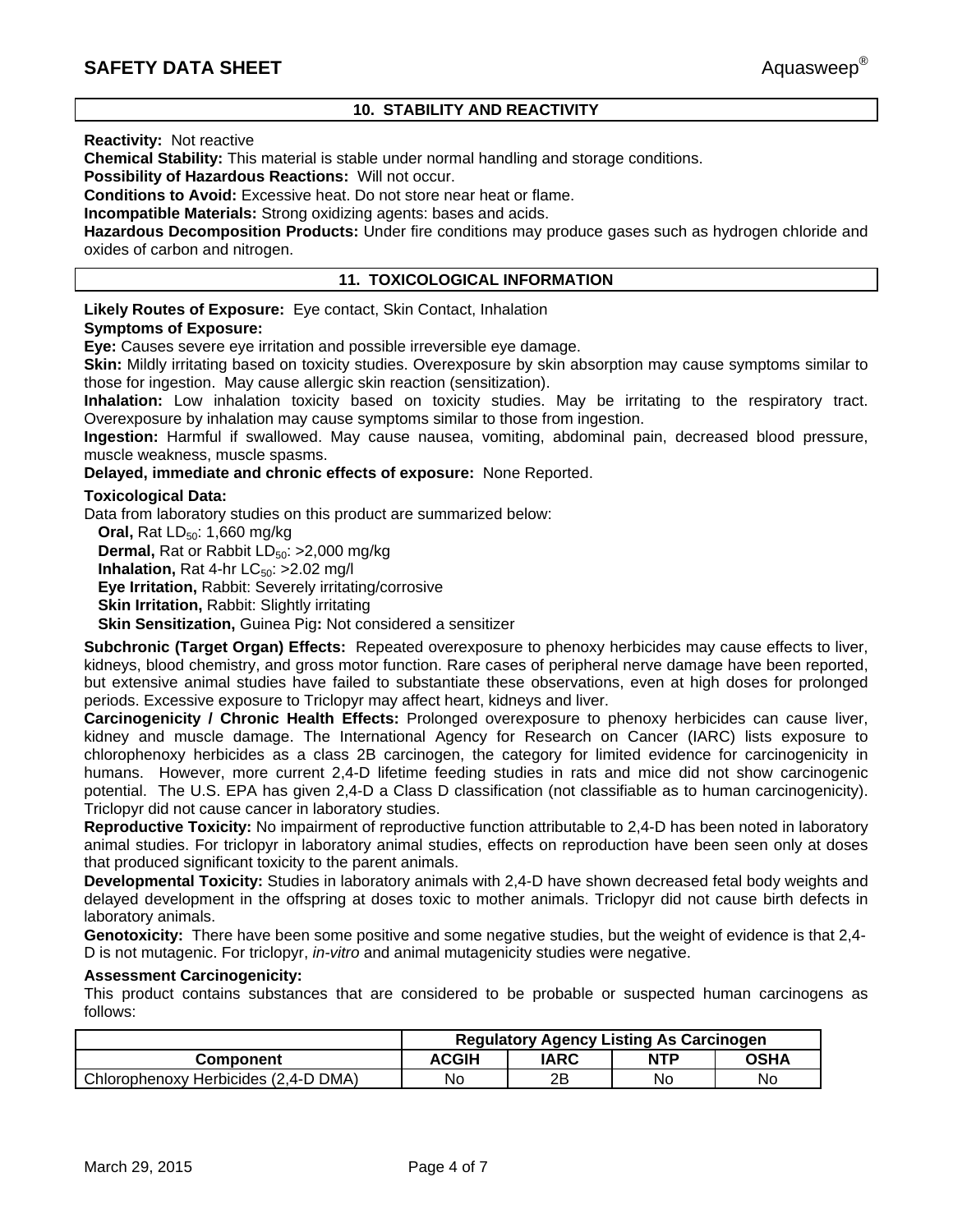# **12. ECOLOGICAL INFORMATION**

# **Ecotoxicity:**

| Data on 2,4-D, Dimethylamine Salt:      |                    |                                                      |               |
|-----------------------------------------|--------------------|------------------------------------------------------|---------------|
| 96-hour LC <sub>50</sub> Bluegill:      | $524 \text{ mg/l}$ | Bobwhite Quail Oral LD <sub>50</sub> :               | 500 mg/kg     |
| 96-hour LC <sub>50</sub> Rainbow Trout: | 250 mg/l           | Mallard Duck 8-day Dietary LC <sub>50</sub> :        | $>5,620$ ppm  |
| 48-hour EC <sub>50</sub> Daphnia:       | 184 mg/l           |                                                      |               |
| Data on Triclopyr TEA (64.7%):          |                    |                                                      |               |
| 96-hour LC <sub>50</sub> Bluegill:      | 893 ppm            | Bobwhite Quail 8-day Dietary $LC_{50}$ : >10,000 ppm |               |
| 96-hour LC <sub>50</sub> Rainbow Trout: | $613$ ppm          | Mallard Duck Oral LD <sub>50</sub> :                 | $2,055$ mg/kg |
| 48 hour EC <sub>50</sub> Daphnia:       | 947 ppm            | Mallard Duck 8-day Dietary LC <sub>50</sub> :        | $>10,000$ ppm |
|                                         |                    |                                                      |               |

# **Environmental Fate:**

In laboratory and field studies, 2,4-D DMA salt rapidly dissociated to parent acid in the environment. The typical half-life of the resultant 2,4-D acid ranged from a few days to a few weeks. In laboratory and field studies, Triclopyr TEA rapidly dissociates to parent acid in the environment. Triclopyr is moderately persistent and mobile. In soil, the predominant degradation pathway is microbial and the average half-life is 30 days. Half-lives tend to be shorter in warm, moist soils with a high organic content. The predominant degradation pathway for triclopyr in water is photodegradation and the average half-life is one day.

#### **13. DISPOSAL CONSIDERATIONS**

# **Waste Disposal Method:**

Pesticides wastes are toxic. Improper disposal of excess pesticide, spray mixture, or rinsate, is a violation of Federal law and may contaminate groundwater. If these wastes cannot be disposed of by use according to label instructions, contact your State Pesticide or Environmental Control Agency, or the Hazardous Waste representative at the nearest EPA Regional Office for guidance.

#### **Container Handling and Disposal:**

Do not cut or weld container.

**Nonrefillable Containers 5 Gallons or Less: Nonrefillable container.** Do not reuse or refill this container. Triple rinse container (or equivalent) promptly after emptying.

**Triple rinse as follows:** Empty the remaining contents into application equipment or a mix tank and drain for 10 seconds after the flow begins to drip. Fill the container 1/4 full with water and recap. Shake for 10 seconds. Pour rinsate into application equipment or a mix tank or store rinsate for later use or disposal. Drain for 10 seconds after the flow begins to drip. Repeat this procedure two more times. Then offer for recycling or reconditioning, or puncture and dispose of in a sanitary landfill, or by other procedures approved by State and local authorities. Plastic containers are also disposable by incineration, or, if allowed by State and local authorities, by burning. If burned stay out of smoke.

**Nonrefillable containers larger than 5 gallons: Nonrefillable container.** Do not reuse or refill this container. Offer for recycling if available. Triple rinse or pressure rinse container (or equivalent) promptly after emptying.

**Triple rinse as follows:** Empty the remaining contents into application equipment or a mix tank. Fill the container 1/4 full with water. Replace and tighten closures. Tip container on its side and roll it back and forth, ensuring at least one complete revolution, for 30 seconds. Stand the container on its end and tip it back and forth several times. Turn the container over onto its other end and tip it back and forth several times. Empty the rinsate into application equipment or a mix tank or store rinsate for later use or disposal. Repeat this procedure two more times.

**Pressure rinse as follows:** Empty the remaining contents into application equipment or a mix tank and continue to drain for 10 seconds after the flow begins to drip. Hold container upside down over application equipment or mix tank or collect rinsate for later use or disposal. Insert pressure rinsing nozzle in the side of the container, and rinse at about 40 psi for at least 30 seconds. Drain for 10 seconds after the flow begins to drip.

**Refillable containers larger than 5 gallons:** Refillable container. Refill this container with pesticide only. Do not reuse this container for any other purpose. Cleaning the container before final disposal is the responsibility of the person disposing of the container. Cleaning before refilling is the responsibility of the refiller. To clean the container before final disposal, empty the remaining contents from this container into application equipment or a mix tank. Fill the container about 10% full with water and, if possible, spray all sides while adding water. Agitate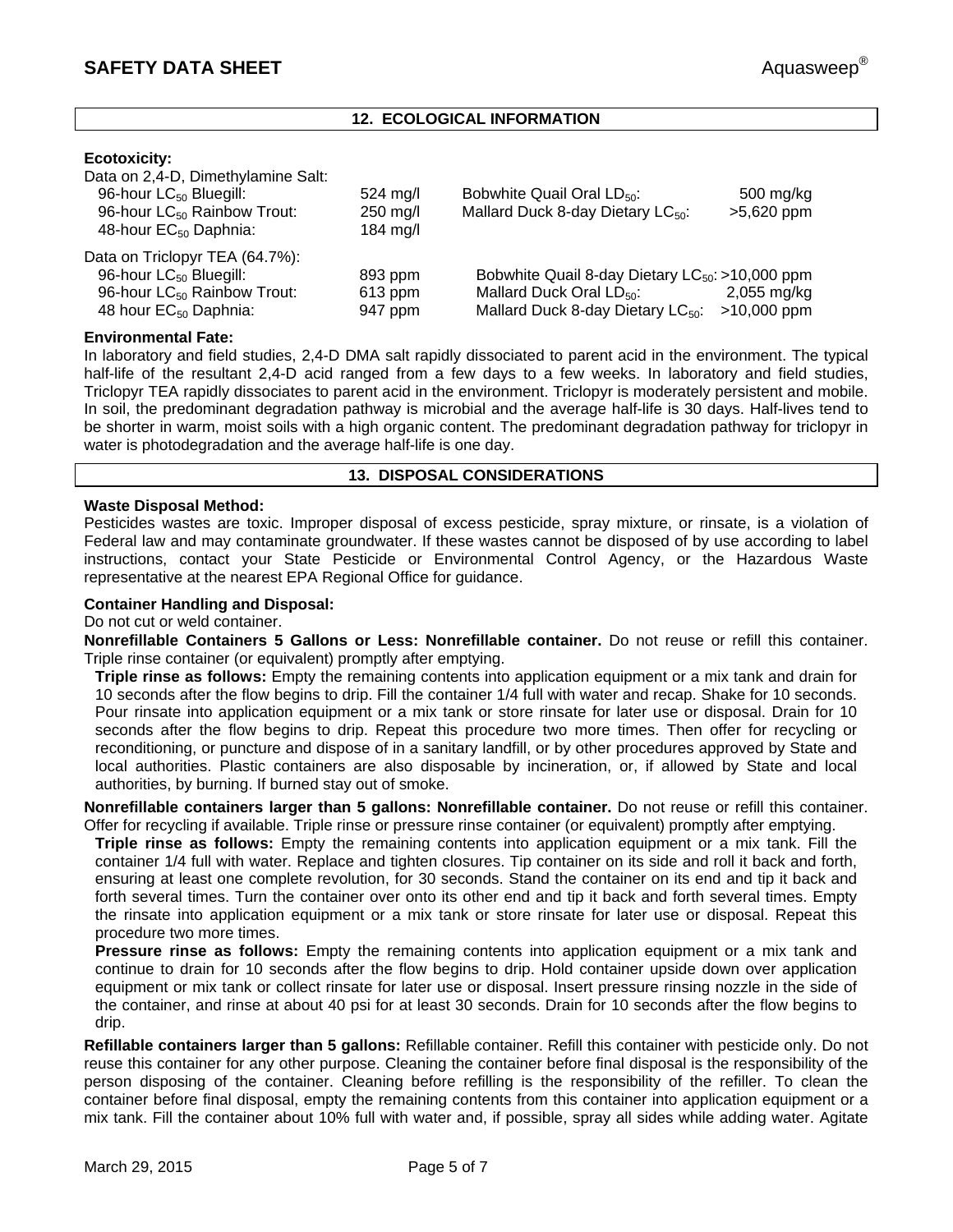# **SAFETY DATA SHEET** Aquasweep®

vigorously or recirculate water with the pump for two minutes. Pour or pump rinsate into application equipment or rinsate collection system. Repeat this rinsing procedure two more times.

# **OR**

**Refillable Container:** Refill this container with pesticide only. Do not reuse this container for any other purpose. Close all openings and replace all caps. Contact Nufarm's Customer Service Department at 1-800-345-3330 to arrange for return of the empty refillable container.

# **14. TRANSPORTATION INFORMATION**

Follow the precautions indicated in Section 7: HANDLING AND STORAGE of this SDS.

# **DOT:**

# **30 gallons per completed package**

Non Regulated

# **> 30 gallons per completed package**

UN 3082, Environmentally hazardous substances, liquid, n.o.s. (2,4-D Acid), 9, III, RQ

# **IMDG:**

Non Regulated

**IATA:** 

Non Regulated

# **15. REGULATORY INFORMATION**

# **EPA FIFRA INFORMATION**

This chemical is a pesticide product registered by the United States Environmental Protection Agency and is subject to certain labeling requirements under federal pesticide law. These requirements differ from the classification criteria and hazard information required for safety data sheets (SDS), and for workplace labels of non-pesticide chemicals. The hazard information required on the pesticide label is reproduced below. The pesticide label also includes other important information, including directions for use.

DANGER. Corrosive. Causes irreversible eye damage. Harmful if absorbed through skin. Harmful if swallowed. Do not get in eyes, on skin, or on clothing.

# **U.S. FEDERAL REGULATIONS**

**TSCA Inventory:** This product is exempted from TSCA because it is solely for FIFRA regulated use.

# **SARA Hazard Notification/Reporting:**

**Hazard Categories Under Criteria of SARA Title III Rules (40 CFR Part 370.66):** Acute Health

# **Section 313 Toxic Chemical(s):**

Triclopyr, Triethylammonium Salt (CAS No. 57213-69-1), 14.4 – 16.0% by weight in product

# **Reportable Quantity (RQ) under U.S. CERCLA:**

None specified

# **RCRA Waste Code:**

Under RCRA, it is the responsibility of the product user to determine at the time of disposal, whether a material containing the product or derived from the product should be classified as a hazardous waste.

# **State Information:**

Other state regulations may apply. Check individual state requirements.

**California Proposition 65:** Not Listed.